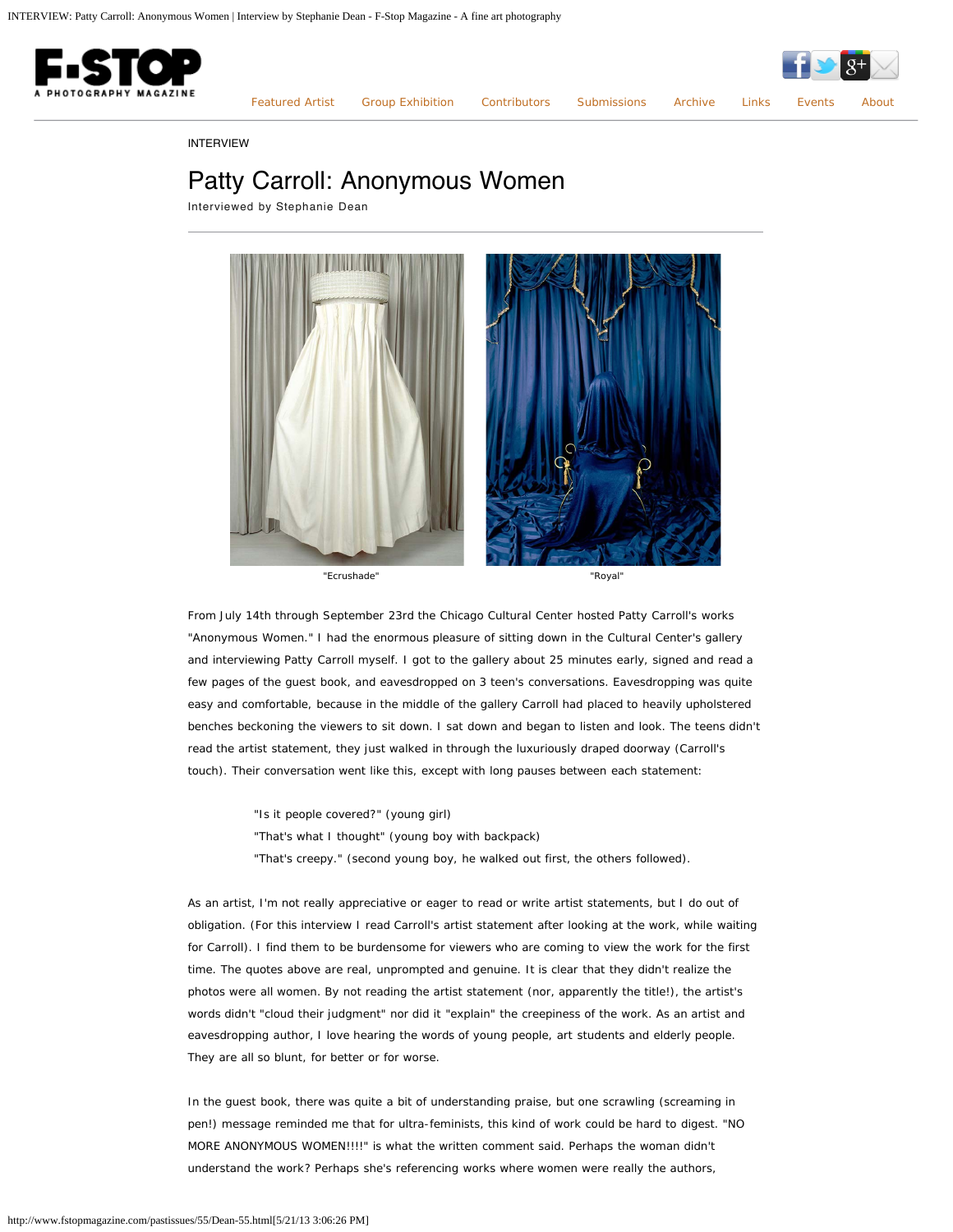however men received credit? Or perhaps she comes from a strict Muslim community and she felt uneasy wearing (or being told to wear) the burqua or perhaps she's an American and regards Muslim communities to be strict because of the burqua. Not to be hypocritical, but had the commentator read even the first paragraph of Carroll's statement?

*"Chicago Photographer Patty Carroll is well known for infusing her work with an entertaining sense of humor, but this can belie the serious intent embedded within it. This current body of work also entices us with lush treatments of female forms draped in patterned and textured fabrics in lavishly appointed studio setting, but the work itself is a comment on surface vs. inner content. The premise allows for a rich statement on concealment, identity and so many provocative issues regarding women and domesticity. Various works reference a whole history of culturally loaded iconography including the Virgin Mary, judicial robes, and Muslim women in burqas, to name a few."*

Regardless, Carroll feels the sentiment is wonderful, and she can't wait to read the comments in her two guest books. She perused the books as she walked in and commented that she needs to replace this book since there was virtually nowhere left to write.

"Anonymous Women" is a series of "Un-portraits" as Carroll calls them, of women draped - *entirely covered* - in various fabrics, with minimum props. Lush fabrics, an unlimited color palette and an at times subtle to overt sense of humor infuses the work with a fresh, lingering impact on the viewer. Even though viewers "gaze" at these portraits of women (portraits are politically loaded art objects, which when spoken of become terms, with much historical and gender based baggage) these Anonymous Women don't participate in the gaze. They don't give you anything back, and they are not giving you back what you expect, and even less of what you want. The woman is not performing for the camera, she gestures, beneath the burden of the sheet, but she doesn't show off her body.There might be an anonymous woman in posed in an obvious pose in the cannon of our unspoken body language (look at her piece "Mad "), which if uncovered that you would see clearly, "clearly " meaning with her face — however, these Anonymous Women will never be uncovered, they remain frozen and some even permanently camouflaged into their backgrounds.

Carroll's work is varied, and it's depth is amazing. Since 1973, Carroll has been an artist and educator in Greece, England and throughout residencies across the globe, and of course in the United States. Her work has been shown even more extensively - in Japan and China. Her upcoming book features Hot dog stands and is titled "Man bites Dog: Hot Dog Culture in America." Her photographs will feature hot dog stands from around Chicago.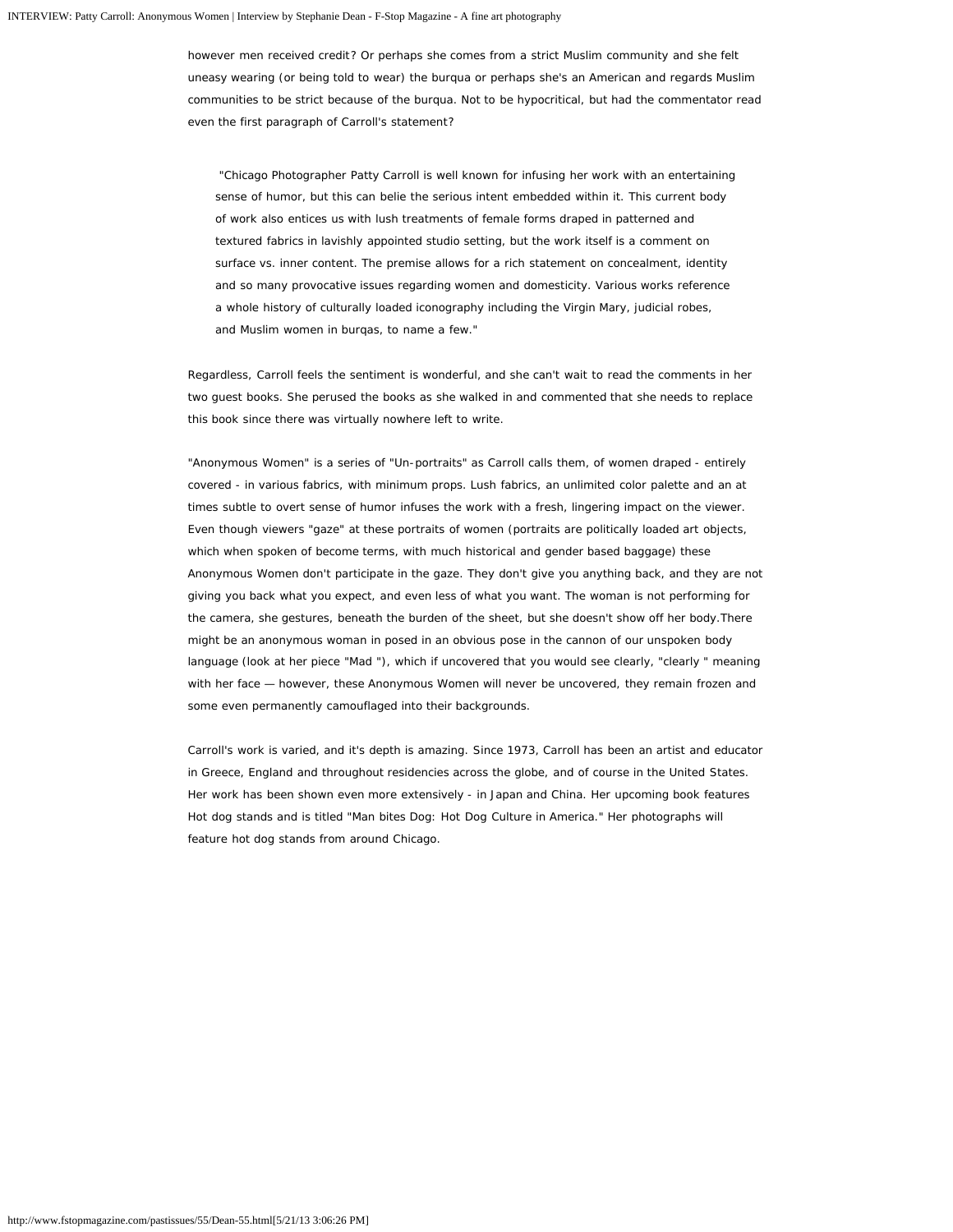

# **INTERVIEW WITH PATTY CARROLL**

**Stephanie Dean:** So my main question, and you can go on and on, is do you consider this work portraiture?

**Patty Carroll:** Well, Yes in a way. Yes, it's like un-portraiture, this work actually started with a different series when I was living in England. That series was really like, sort of headshots, of this woman - you know it's a stand in for the artist no matter what you do, in a sense everything you do, it's always a self portrait, everything you do is a self portrait, right? BUT - I had this model and she would come every week and we would just go through this and it was like pictures from here up, and we made her skin very white like with kind of clown makeup, not so you could tell it was a clown, but softening it and whitening it up so she looked a little more like a statue. And then instead of seeing her eyes there was always something over her head and it was always something domestic. And it was usually, oh anything from a head of lettuce to cooking utensils or fringe or drape or something, you know, and I considered those like an un-portrait because you know it was more of a portrait style, you know kind of from here (bust) up but you couldn't see the eyes. And so when you can't see the eyes it's like one of those things where it's mysterious and kind of surreal but it also denies you access to the identity of that person. Right? So, it had all started because when we moved to England, instead of me being known as "Patty Carroll" which you know, I am, I was known as "Mrs. Jones"

**SD:** Oh Ouch.

**PC:** Yeah, so even though I was teaching and doing all the same kind of stuff, my husband was a big deal and so it was like "Well Mrs. Jones," you know, and it was much more formal society, you know, any, any kind of older society is more classic in a way and so there's all of that, and so that was kind of my response. So those were kind of un-portraits, and these became another kind of portrait. And I do think of each one of these figures as it's not the figure it's the figure with the stuff, right? Because the stuff is kind of making the figure, it does have a personality, and does have a statement about home life or about maybe living or not living in contemporary life, instead it's kind of denial about contemporary life. So do I consider.... I mean I don't think of them as portraits...I Do think of them as portraits, but I always want to put them in portrait shows.

**SD:** Do they get accepted readily?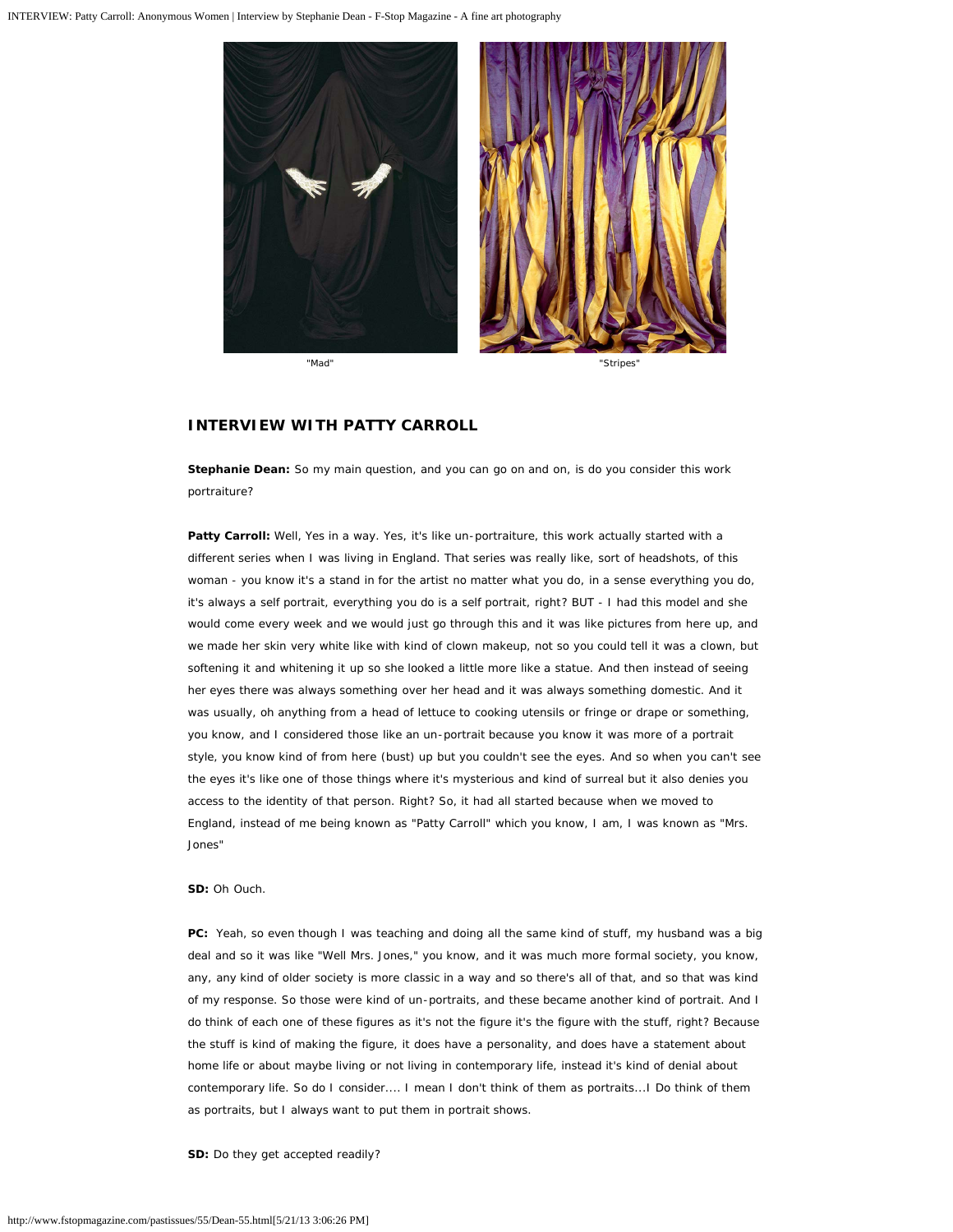**PC:** I don't usually enter them but... **SD:** Oh, ok. **PC:** But I do see them as personalities. Which is what a portrait is, right? **SD:** Yeah, if you say so..

**PC:** Well it could be, but they are like formalized portraits, in the sense if you think about like, John Singer Sergeant, or like these women in these elaborate gowns and they get all dressed up for their picture, and you know they present their best side of themselves. You know which is usually those classic portraits, which is the woman usually in a space which is usually a somewhat grand domestic space. And they're wearing the flowing gowns, and their finest. So these are in a way a takeoff on that, except you don't see their face and the stuff has kind of taken over.

**SD:** What are your feelings on that in general, as far as the best face forward aspect? If you were going to make a portrait with the eyes and the face, first of all, would you do it?

**PC:** Well I do have another series that's not like this, it's not in the studio, its these girls in diners and places, not all in diners, but it's kind of like I'm photographing them kind of waiting for something to happen. And I'm photographing them in that space where something might have happened, or something's about to happen but nothing's happening right now, so there's this kind of anxiety moment, so I do show those faces, and their expressions in those pictures I think are pretty important, because some of them are pretty blank or they're kind of wondering...and I think that's kind of a mix between studio and being out in the world because I dress them up in retro clothes. Make it look like they are from a different time.

**SD:** So the anxiety is something you like? Or...?

**PC:** Yeah, I think that 2 themes that have always been in my work, one of them is loneliness, whether there's people in the picture or not, its' really about feeling alone or lonely. And I really think the diner girls are like that. But there's also this kind of moment when you don't know what to expect. And I don't know if that's anxiety or just, feeling lost.

## **SD:** Ok

**PC:** Well, I have another idea for this work too. I really want to do a real installation. I have another series coming off of this which is just heads, covered. Like totally covered, and it's just heads, sometimes they have a hat on or some wig or some jewelry, and they're in ovals so they refer back to classic portraits. So anyway, in this imaginary idea I have, those would be on one wall you know, somewhere, a and as you get near them, then words would come out things like "wipe your boots" things like your mother would say to you "did you make your bed today" "wash your hands" all that kind of stuff that you don't ever want to be reminded about!

- **SD:** Yeah! "Perfume's for sluts!" "You're too young for makeup."
- PC: Yes! You got it! You got it! All of that.
- **SD:** Tell me about your process. For me, I'll make a lot of art, an intense period of working of
- working making the art, showing and then...
- **PC:** Taking a breather?
- **SD:** Yes!

**PC:** Yeah I do do that, I do work in spurts. I had this other idea (you know I have a lot of ideas) and I thought you know, really the next phase to this would to be really to include more home stuff, and so I brought my model and my assistant and my lights and stuff, to my house, I figure if I can get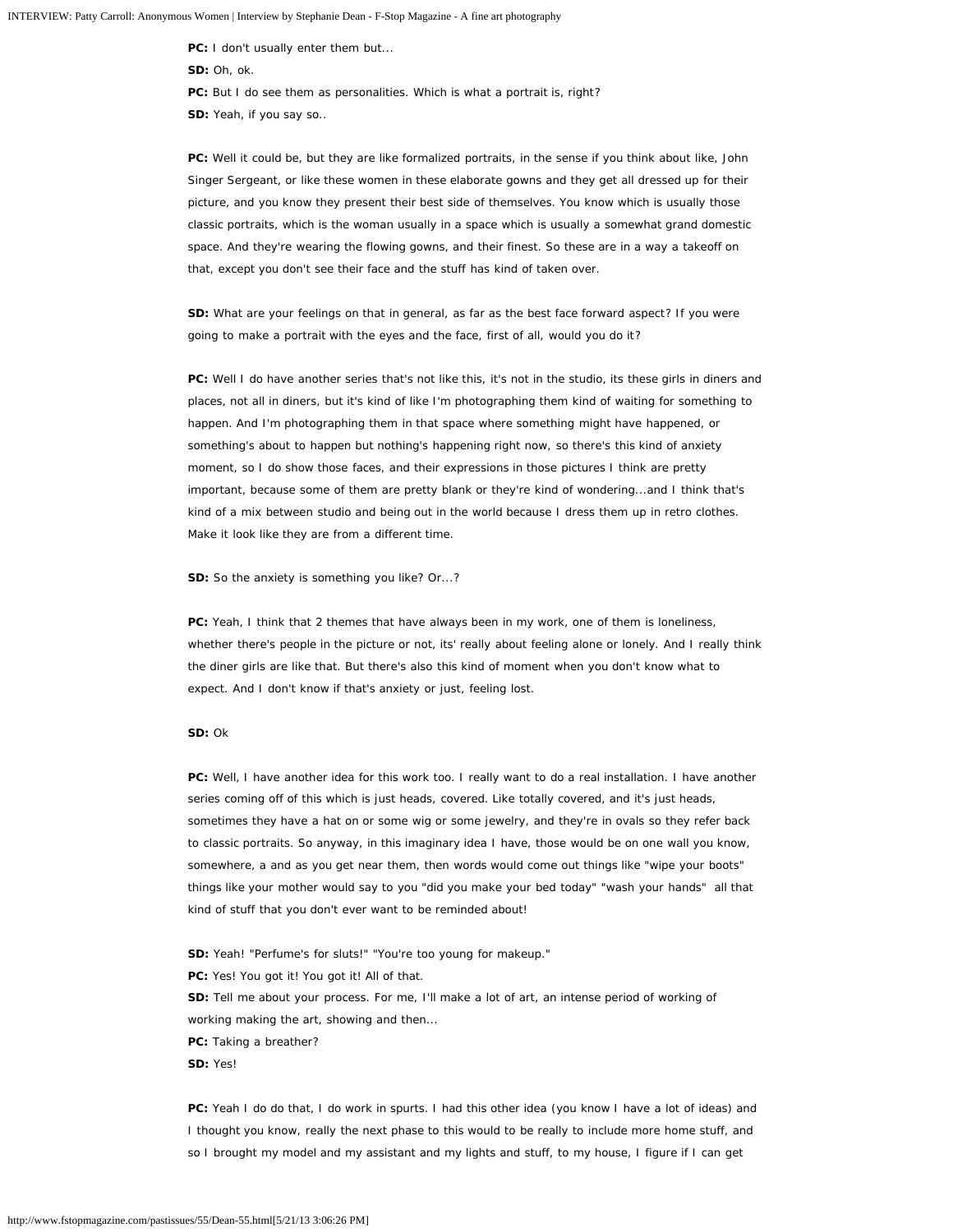some more architectural details... But of course we covered everything, [the furniture] it's all draped, so it was like the idea of still hiding, but...

## **SD:** Yes I love those

**PC:** Yes I just love them too and there's something so mysterious and creepy and yet there's something so comforting about not having color, or not "speaking" to you. Do you know what I mean? I mean people don't do this anymore but, you know, the summer house is covered in the winter.... the summer house is closed up for the winter, and it's kind of comforting, about everything not having color, in that nothing is kind of speaking to you, everything has a sheet over it and everything is covered. And that's how I kind of think of them [her anonymous women] That's how I think of it, they have personalities, some are more out there, that others, again they have personalities, some are really hiding, some are worried, are afraid, some are more defiant, some are like she's got a cake plate on her head. She's kind of offering.... Maybe I could give it to you for your series, then when you're done with it for your pictures then maybe you can pass it along.

**SD:** Yes, the summerhouses with the draped furniture, it's kind of monochromatic, it's safe, but it's also haunted. No one's there, the furniture's being protected... I'd love to use the cake plate!

**SD:** It'd be kind of a discussion, kind of like the men like in the roaring 20's in Paris, they used all the same models, USED Them in different ways...we'll use that cake plate. If you need anything from my collection I have a lot of silver...............If I was to buy one [Anonymous Woman piece] I'd buy the chandelier or the one titled "Mad" I love it So um

**PC:** I also see humor in them, do you see it? **SD:** I do! (laughs)

**PC:** The guys that curated the show, I mean it's two guys, and I was like, (whispers) straight guys too, you know this is really odd because most of the time just women really relate to this. I was really surprised that and they were like "no, we're totally into it!"

**SD:** I was really surprised because the kids [who walked into the gallery] were really creeped out, because they're young. Because I mean, you know we've been at war with Muslim countries since they've been alive basically.

**PC:** We were in London about a month ago, I don't know, some weeks ago, and it was really interesting because the area were in where we just happened to have this hotel, had a high Muslim population. It was kind of normal to see a woman in a burqa or a hijab, or any of the different garbs, so from completely hidden, to the scarves...It's really interesting because these (Anonymous Women) might be more exotic in Chicago, than in London. And every place in Britain has beautiful drapes!

**SD:** That's how I feel!

- PC: Most people in America just put up blinds. [For window treatments]
- **SD:** I love the one called dotty too! Isn't that a derogatory term, "oh she's gone dotty," oh I love it...

**PC:** Yes,yes it is....

#### **(Interrupted by admirers 4 older ladies)**

**Strangers**: Are you the artist? **PC:** I am.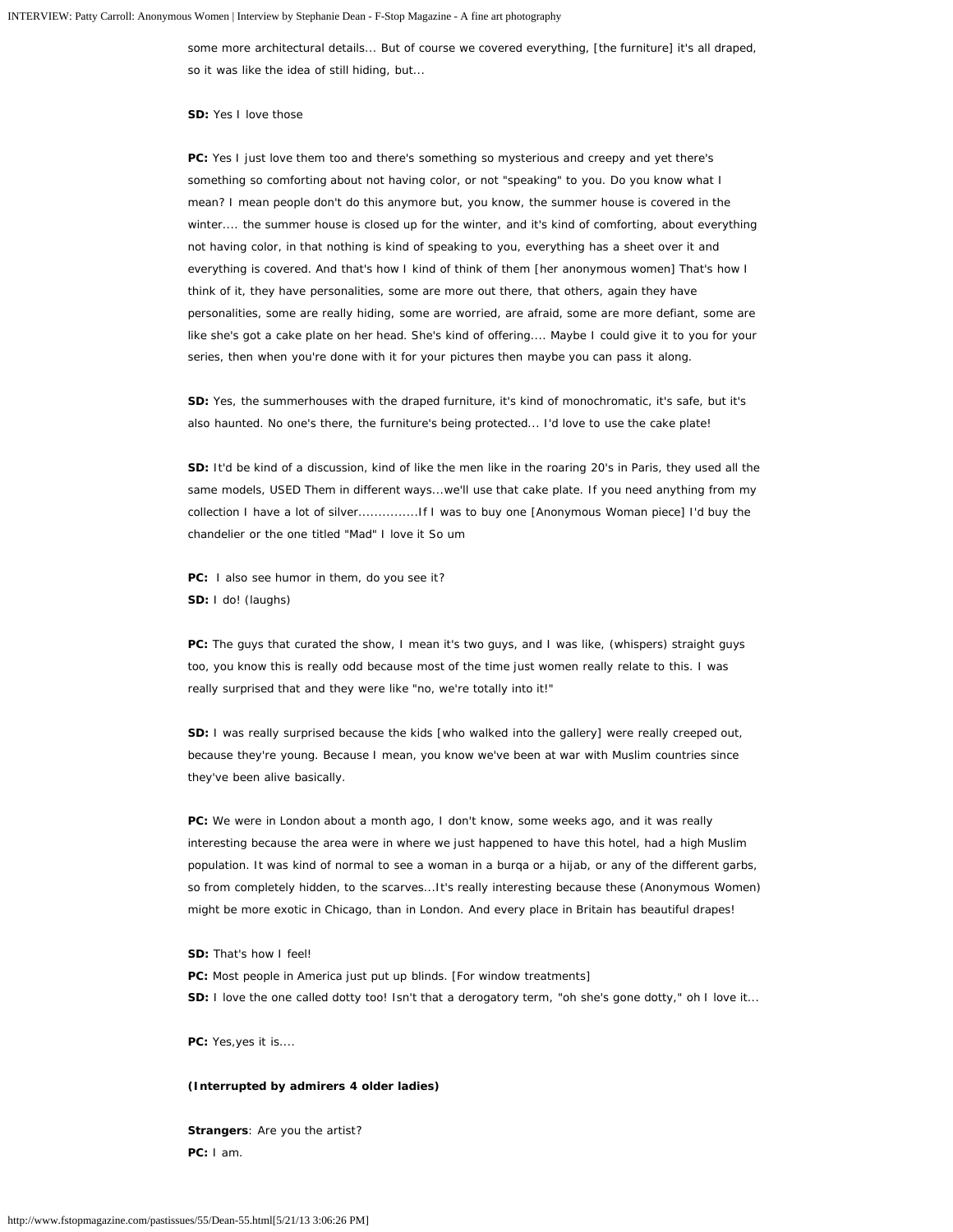**Strangers:** I like what you photographed! **PC:** Thank you! **SD:** Which one is your favorite? **Strangers:** ok...(thinking) **SD:** Uh oh, it's hard **Stranger:** This one... **PC:** Yeah, it is hard, there's so many different personalities! [strangers point] Oh you like the black flower one? **Strangers:** Yes I like that one. Did you give you presentation already? **PC:** No it's on Wednesday, come back, we can talk! Or we can talk after I'm done with this (interview) [strangers leave]

**SD:** I wanted to talk about your other portraiture work, and we did that....I'm wondering what else I had to ask...

PC: There are these really obvious relations with Muslim women, but I grew up with nuns! And nuns, in habits it's like this great evener-out, right? In spite of the fact that they wore the same thing, every single one of them, they all had very distinct personalities, you know I can remember, and when I when I went to school the nuns still wore habits. I guess I'm getting old now.

- **SD:** I've seen some nuns around, but I went to public school...
- **PC:** Yeah, I know, but when you go to catholic school for like 12 years...
- **SD:** Wow. Was it only girls?
- **PC:** Well, high school was only girls. Which is another issue.
- **SD:** So were you born and raised here?
- PC: Yup, in fact everything I do is related to growing up in Park Rigde!
- **SD:** Oh, I live right there!
- **PC:** Yup I know, I went to your house!
- **SD:** Oh that's right! (embarrassed)
- **PC:** I was like yup, I remember this neighborhood!

**SD:** Ok..yes that's true, the equalizing that happens with the habit. I wonder, I mean, is it just the time that you spent with the nuns, or is it the fact that you're a woman, or is it the fact that you paid attention...do you think men would see it the same way? Is it..?

**PC:** I don't know, I think there's a fear factor more for men like of nuns with habits, do you know what I mean?

## **SD:** Yeah

**PC:** And it's true of this [Anonymous Women] in a way it's like she's an imposing force, you know, the nun in a habit is scary, because you don't see her as a person, you see her as this kind of symbol of discipline and teaching, and you know, something; and so I think men were more afraid of that, whereas........I don't.......I'm making that up, but it's just kind of a gut feeling.

**SD:** Well if you felt it, it's probably true to some extent. When I hear guys talking about their catholic school upbringing here in Chicago, it's.... they definitely were afraid of nuns, or there was always a sister you had to fear.

**PC:** Yeah, well there always was [a sister you had to fear]. But I think because I went to an all girls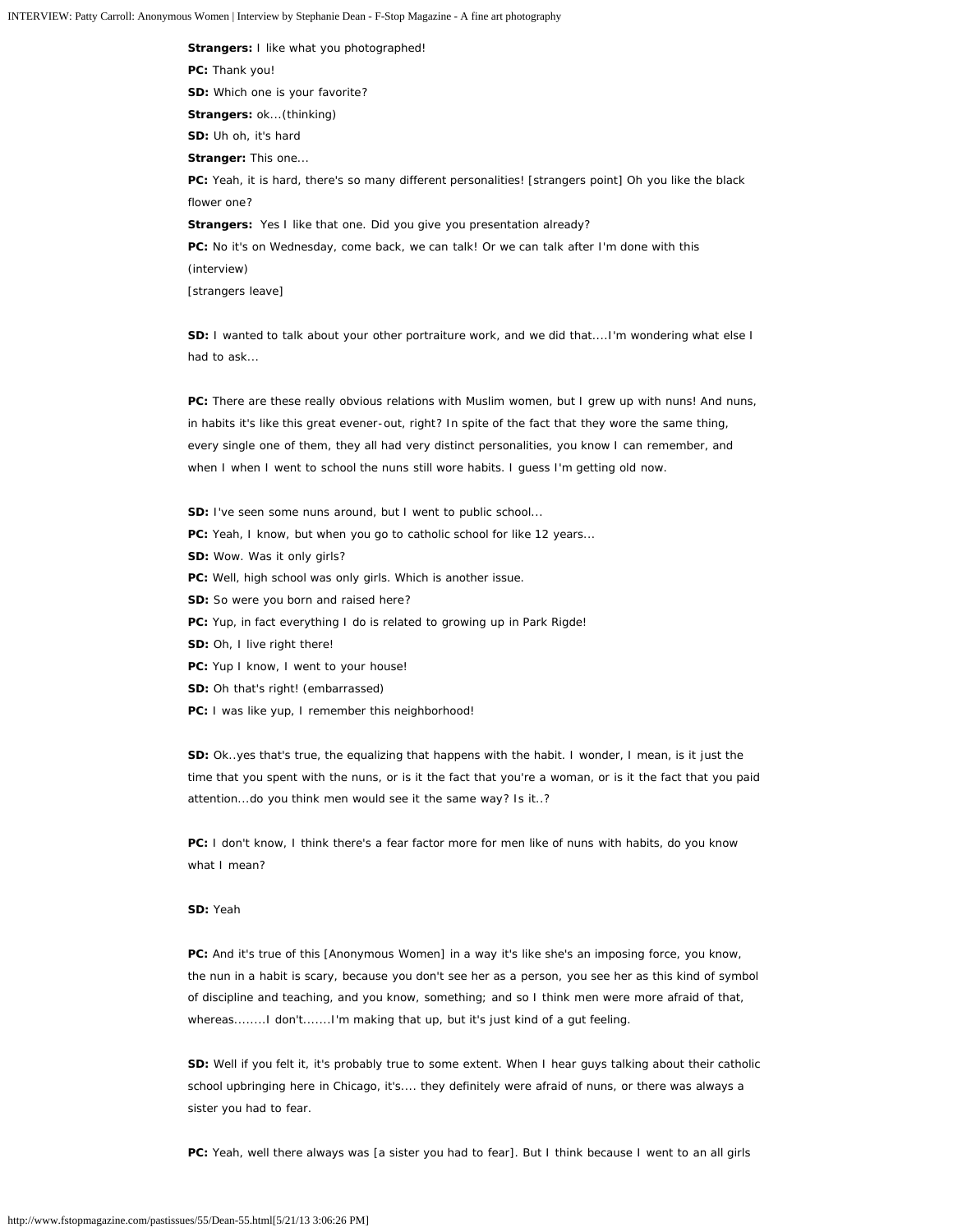Catholic girl's high school, I went to Regina in Wilmette, and a couple of friends became nuns. So it wasn't like something to be feared. For a woman, it was something, if you were inclined that way, you might aspire to.

**SD:** Wow. Yeah...

**PC:** And another thing — when I was thinking about influence about what influenced this, I was thinking about you know, priests wear robes to say mass to perform the rites and rituals but they take the robes off. And the nuns don't.

**SD:** I didn't even know that.

**PC:** Well the priest just puts on the robes to say Mass, and after that he takes the robes off and he might be wearing a collar but he would be in pants and a jacket or a shirt or whatever. But nuns, when they wore the habit, that's what they wore, so this identity issue was constant. Which is very different than the men. There was much more freedom for the men.

- **SD:** And they get to wear all those elaborate robes.
- **PC:** Oh yeah, oh yeah, but the nuns just wore black and white.
- **SD:** What are the blue and white ones.
- **PC:** Well those are new.... I could call my friend, she was in a convent, she would know.
- **SD:** I don't think it's pertinent to your work...[laughs]

PC: No, it's not... [laughs]But you know another thing I was thinking about because I think it's really fun.... Another thing is — I do think of all these women like the Wizard of Oz, you know this feared being, behind the green curtain, who's pulling all the strings and making all the noise and making stuff happen when in fact it's just this lonely little guy who's made up this whole thing, but at the same time, behind the curtain, he has all this power and he still is making all this stuff happen. And a lot of women actually have a huge amount of power by controlling their homes. So there's that kind of issue.

And then, and this is really a crazy influence... And....it just occurred to me the other day, when I was doing something. I was thinking about Gone with the Wind. She had this war, this war had been going on, {inaudible} was completely utterly devastated she had nothing to wear, she'd been warring with the north in general and then she'd been warring with herself, about the guy who married, oh, the guy, her love had married someone else, and then and so in order to beautify herself for the next guy she tears down the curtains and makes the dress out of them. And then I thought, if that is not what this work is about, nothing is, you know!

**SD:** These aren't a defiance of femininity, which at first I questioned...but do you think they are?

**PC:** No! Well — you don't know who they are. Oh my god, I had a show like this in Shanghai when I went to China, first of all have you ever been to China?

#### **SD:** No.

**PC:** Well, everything is very formal. They had a little ceremony, where it was like "This is the artist, welcome, and blah blah blah" And everything was through a translator, and then we opened it up to questions. And they must have had two or three people ask, "Who is behind the curtain" "Who is behind the drape?" And I tried to explain that it doesn't matter who is behind the drape, that she's a metaphor, that she could be any one of us, she might be you, she might be me, she might be any of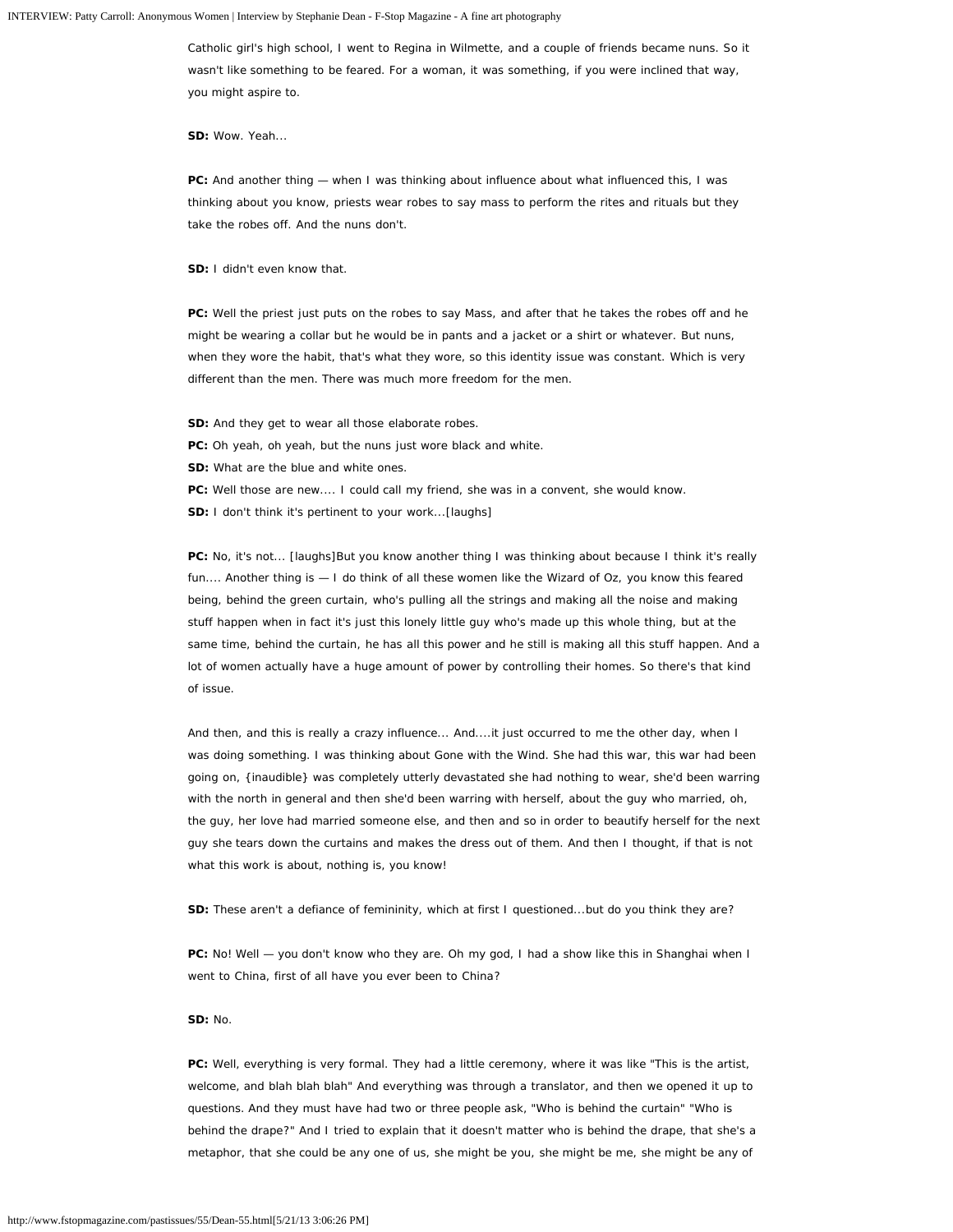us, but we don't need to know, because the whole point is she's a part of this environment. And they were like "yeah yeah yeah - but who's behind the curtains?" They were like "Ok we get all that. We get all that theory" "But who's behind the curtain?"

**SD:** Well, that totally answers my question "Why did you chose the title "Anonymous" or any other descriptive title" you just answered that...

**PC:** It started with that previous series where she was anonymous and her identity wasn't known.

**SD:** Is there meaning in the fabric and props?

PC: This exhibit has less props, perhaps it's because there were curators that were two men they felt the props should be understated. I do like it when there is something that's not just fabric that's related to the home, that not just something domestic. And that one's just got a light behind it it's called "halo."

**SD:** Oh I love your titles too. So many people don't think about titles, and I think that's just sad.

**PC:** There's one, on the website, that's called "phony" and she's holding a pink phone.... I did an exhibit I of the original heads, and they were on three walls. The fourth wall was made up of thank you notes, I'm sorry notes, and I forgive you notes, so each note was displayed like this, so it'd say "I'm sorry." Some of them were my very sarcastic humor, some of them were true, some of them were fictional and some of them were just ridiculously funny. So that's also kind of related to this, and again it's back to "minding your P's Q's" and proper etiquette and blah blah blah, so yeah, there's "thank you" notes, but what about "I'm sorry" notes, or "you offended me" notes because you don't know how to say it any other way. I have to tell you I think because they were words, people read every single one. I mean every single one. And I can see this relating...so someday it'll all come together.

**SD:** I love all your ideas. I love your titles. They are just an added level, they're not some distraction or something you couldn't fit into the photo because it's a word, it's not like most photographers.

**PC:** I don't think like all photographers. I mean I do but I don't. I have a whole other outside body of work, this is the inside work.

[download pdf of interview here](http://www.fstopmagazine.com/pastissues/55/SDean_Interview_Patty_Carroll.pdf)



All contents copyright © 2012 F-Stop Magazine and its contributors. All rights reserved.